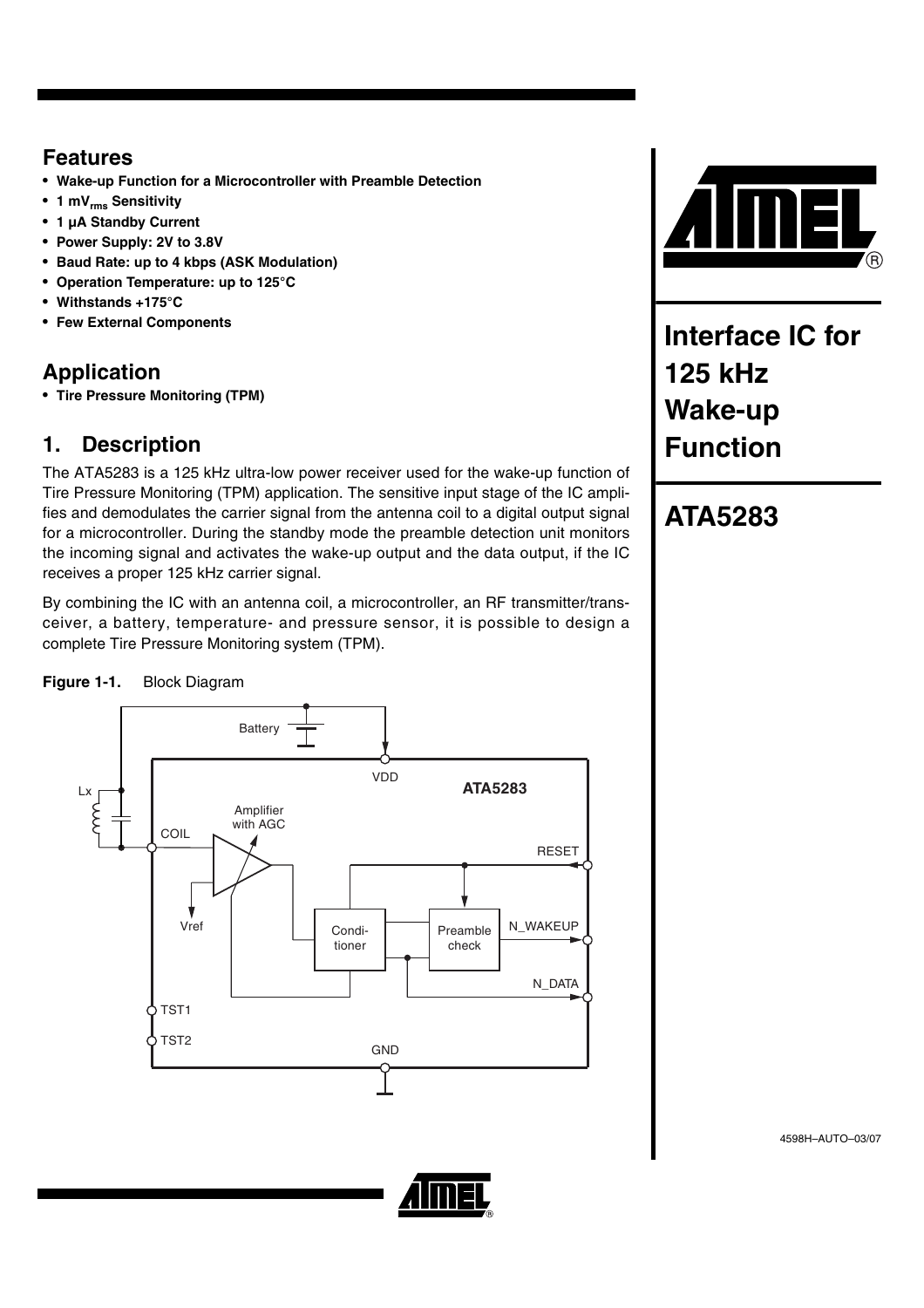

### **2. Pin Configuration**

**Figure 2-1.** Pinning TSSOP8L



#### **Figure 2-2.** Pin Description

| <b>Pin</b>     | Symbol           | <b>Function</b>                               |
|----------------|------------------|-----------------------------------------------|
|                | <b>COIL</b>      | Antenna coil input                            |
| $\mathcal{P}$  | TST <sub>1</sub> | Test pin (reserved)                           |
| 3              | TST <sub>2</sub> | Test pin (reserved)                           |
| 4              | <b>VSS</b>       | Signal ground                                 |
| 5              | <b>RESET</b>     | External reset input                          |
| 6              | N_DATA           | Data signal                                   |
| $\overline{7}$ | N_WAKEUP         | Low active wake-up signal for microcontroller |
| 8              | <b>VDD</b>       | Battery voltage                               |

## **ATA5283**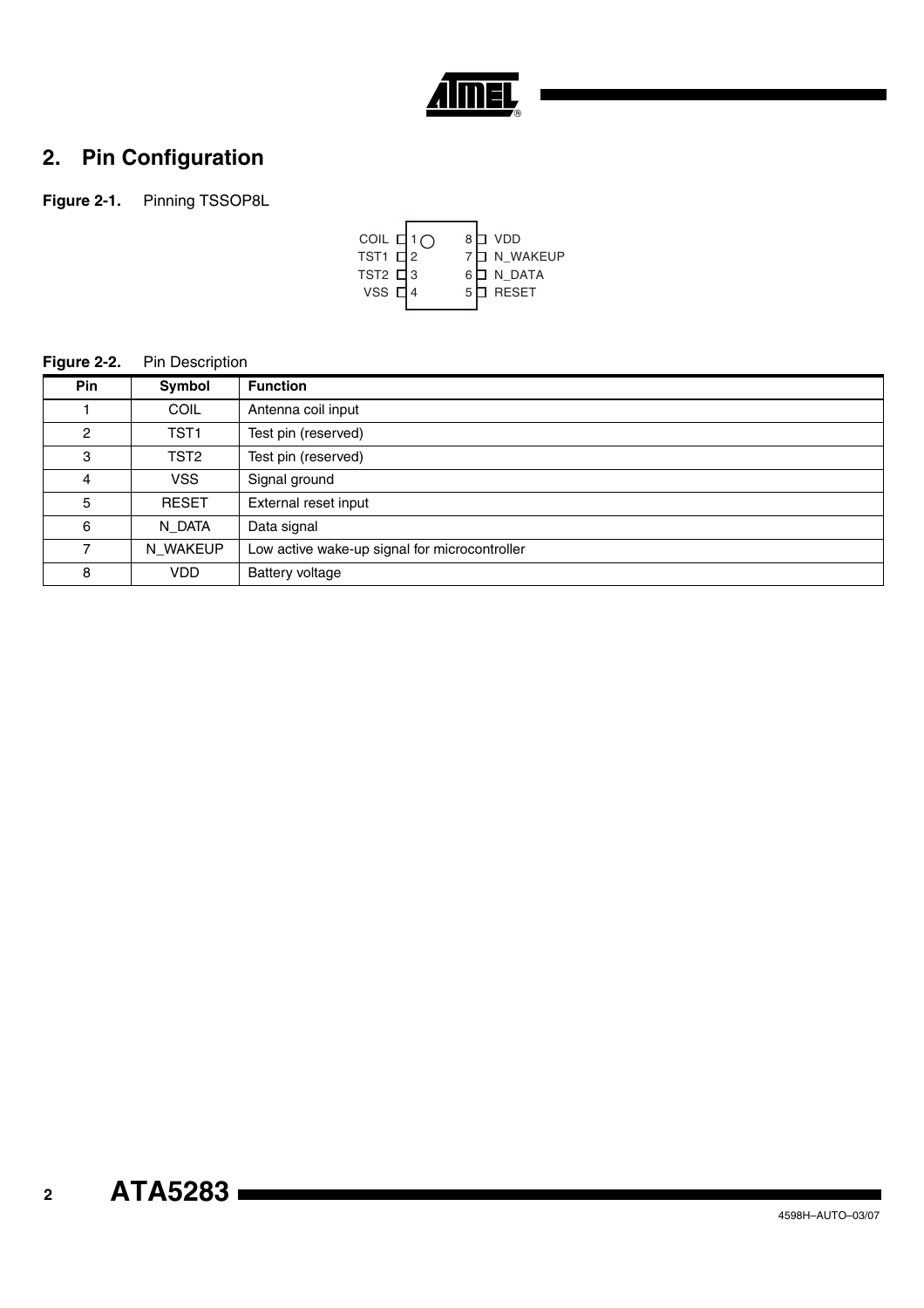### **3. Functional Description**

The ATA5283 is an ultra-low power ASK receiver. Without a carrier signal it operates in the standby listen mode. In this mode it monitors the coil input with a very low current consumption. To activate the IC and the connected control unit, the transmitting stage must send the preamble carrier burst. After a preamble is detected the IC is activated. It adapts the gain of the input stage and enables the wake-up and the data output. The first gap at the end of the preamble generates a wake-up signal for the microcontroller. After that the receiver outputs the data signal at N\_DATA. To return the IC into the standby listen mode it must be reset via the RESET input.

### **3.1 AGC Amplifier**

The input stage contains an Automatic Gain Control (AGC) amplifier to amplify the input signal from the coil. The gain is adjusted by the automatic gain control circuit if a preamble signal is detected. The high dynamic range of the AGC enables the IC to operate with input signals from 1 mV $_{rms}$  to 1.1V $_{rms}$ . After the AGC settling time the amplifier output delivers a 125 kHz signal with an amplitude adjusted for the following evaluation circuits' preamble detection, signal conditioner, wake-up.

### **3.2 Preamble Detection**

Before data transmission the IC stays in standby listen mode. To prevent the circuit from unintended operations in a noisy environment the preamble detection circuit checks the input signal. A valid signal is detected by a counter after 192 carrier periods without interrupts. Short interrupts which are suppressed by the signal conditioner are tolerated. When a valid carrier (preamble) is found the circuit starts the automatic gain control. It requires up to 512 carrier periods to settling. The complete preamble should have 704 carrier periods minimum. The preamble is terminated and the data transfer is started with the first gap (Start Gap) in the carrier (see [Fig](#page-2-0)[ure 3-1](#page-2-0)).



### <span id="page-2-0"></span>**Figure 3-1.** Communication Protocol

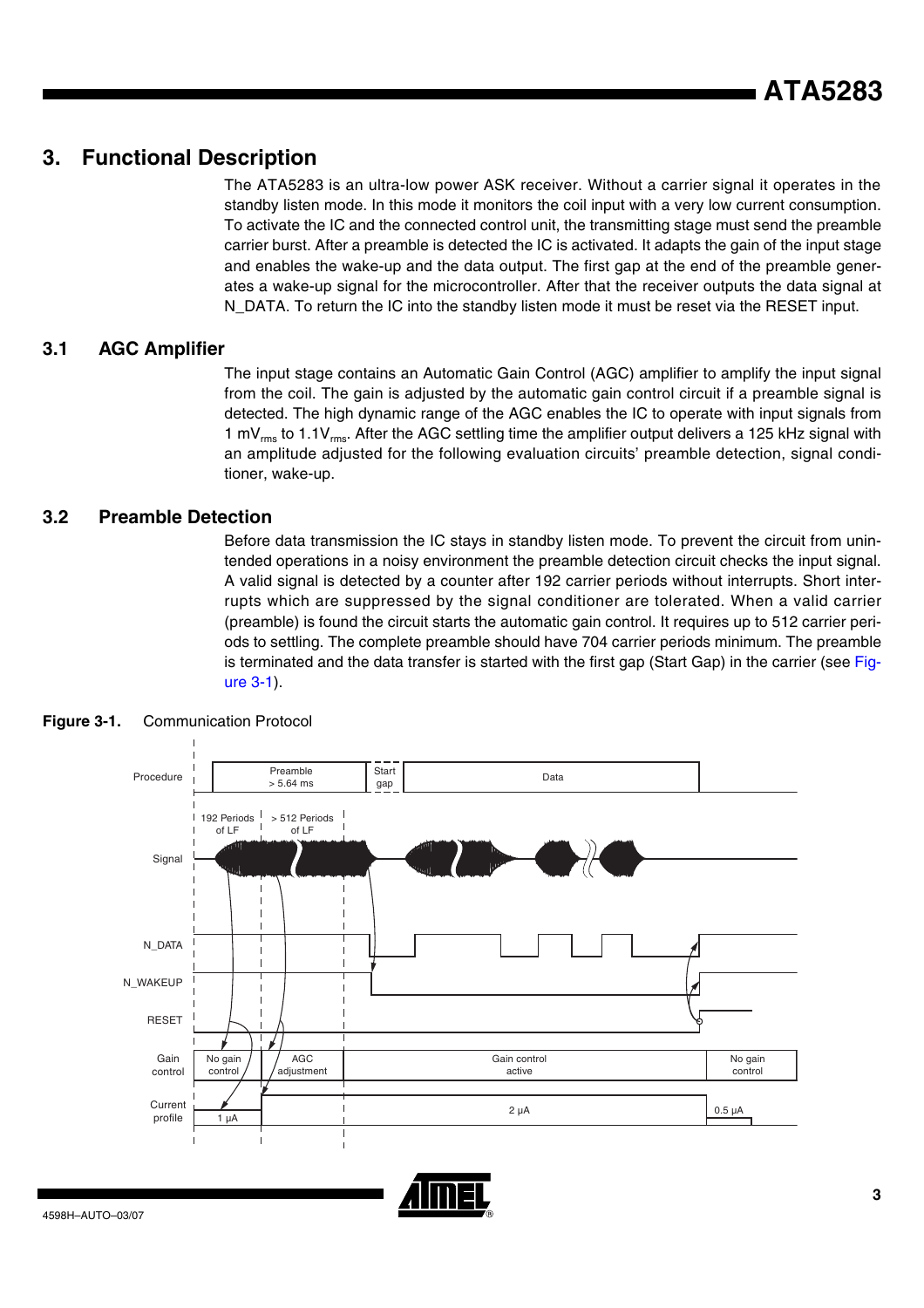

### **3.3 Automatic Gain Control**

For a correct demodulation the signal conditioner needs appropriate internal signal amplitude. To control the input signal the ATA5283 has a build in digital AGC. The gain control circuit regulates the internal signal amplitude to the reference value (Ref2, [Figure 3-2\)](#page-3-0). It decreases the gain by one step if the internal signal exceeds the reference level for two periods and it increases the gain by one step if eight periods do not achieve the reference level. In the standby listen mode the gain is reset to the maximum value. If a valid preamble signal (192 valid carrier clocks) is detected the automatic gain control is activated.

Note: With the variation of the gain the coil input impedance changes from high impedance to minimal 143 kΩ because of the internal regulator circuit (see [Figure 3-8 on page 8\)](#page-7-0).



<span id="page-3-0"></span>**Figure 3-2.** Automatic Gain Control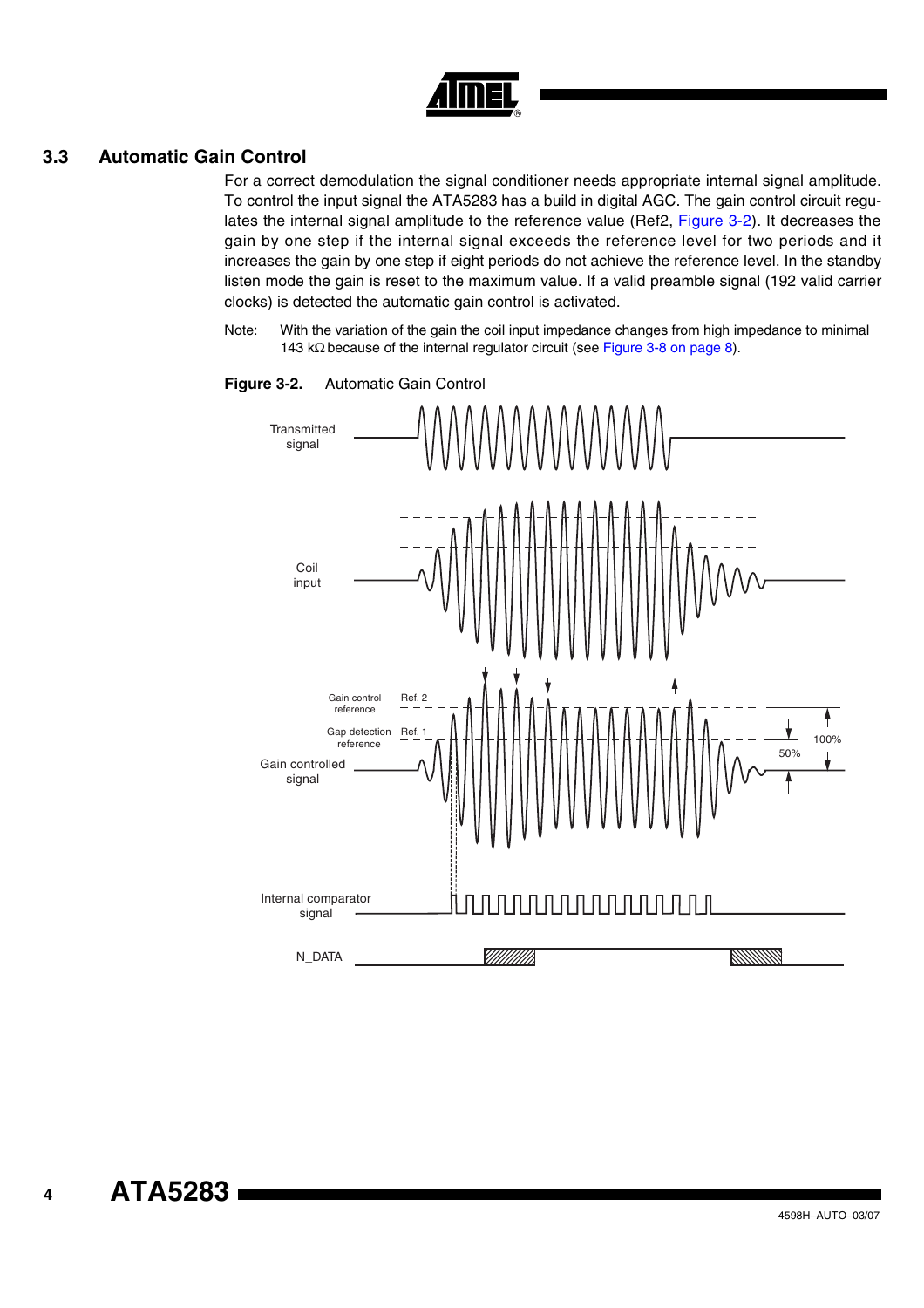### **3.4 Signal Conditioner**

The signal conditioner demodulates the amplifier output signal and converts it to a binary signal. It compares the carrier signal with the 50% reference level (see Ref1 in [Figure 3-3](#page-4-0)) and delivers a logical 1, if the carrier signal stays below the reference and a logical 0, if it exceeds the reference level. A smoothing filter suppress the space between the half-waves as well as a few missing periods in the carrier and glitches during the gaps.

The output signal of the signal conditioner is used as the internal data signal for the data output, the wake-up logic and the preamble detection.

The timing of the demodulated data signal is delayed related to the signal at the transmitting end. This delay is a function of the carrier frequency, the behavior of the smoothing filter and the antenna Q-factor. The smoothing filter causes a delay of 3 to 6 periods (see  $t_b$  and  $t_d$  in [Figure](#page-4-0) [3-3](#page-4-0)). The rest of the delay is caused by the build-up time of the antenna signal and is conditioned on the Q-factor (see  $t_a$  and  $t_c$  in [Figure 3-3](#page-4-0)).



<span id="page-4-0"></span>

The following diagrams show the delay of the data signal as a function of the antenna Q-factor.

**Figure 3-4.** Turn On Delay Time (t<sub>ON</sub>) versus Antenna Q-Factor



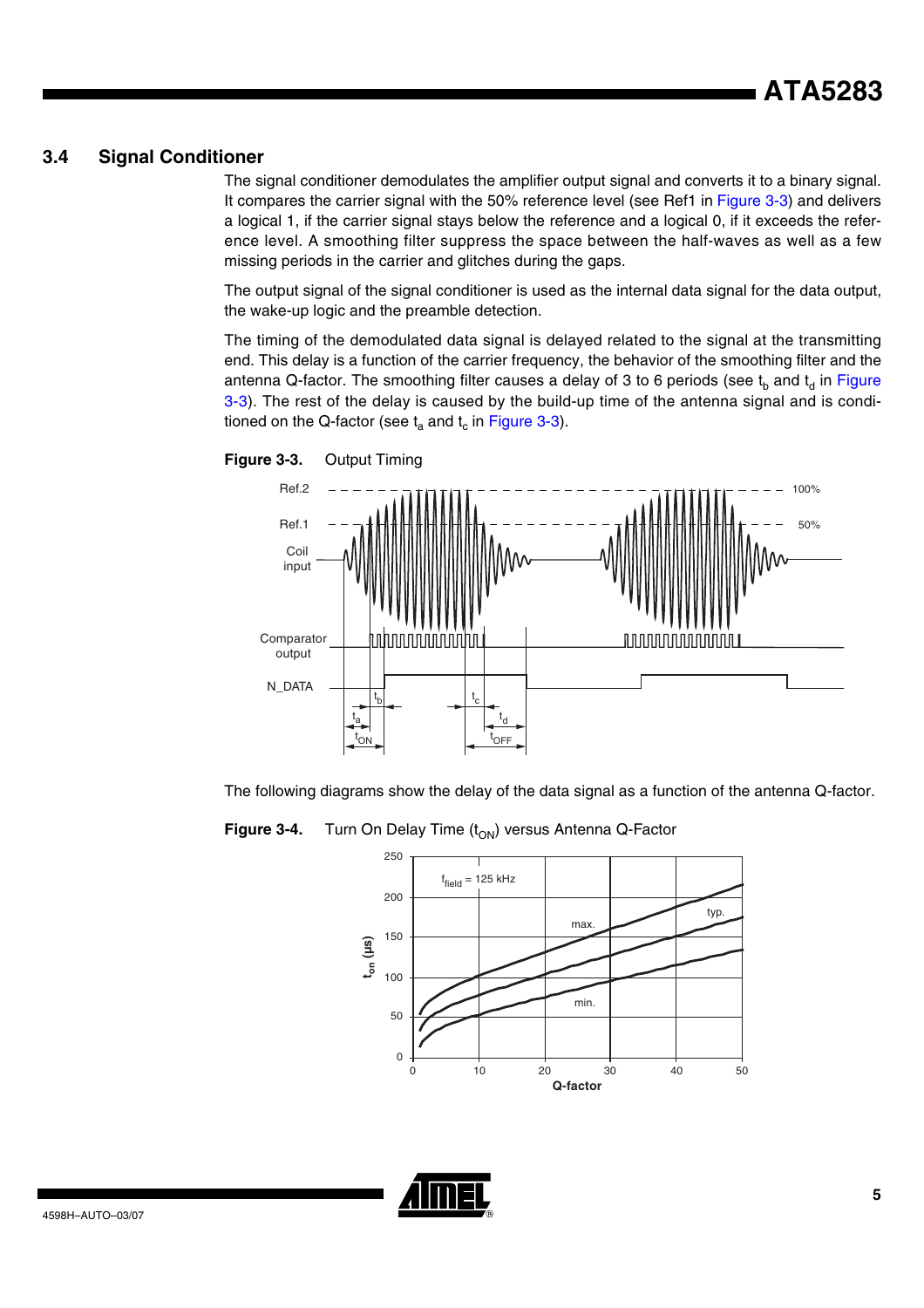





#### **3.5 Data Output**

The data output N\_DATA outputs the demodulated and digitized LF signal according to the envelope of the antenna input signal. In the standby mode the N\_DATA output is disabled and set to level 1. It is enabled by the wake-up signal and it outputs 1 level if the IC detects the carrier signal and a 0 level during the gaps (see [Figure 3-1 on page 3\)](#page-2-0).

As the circuit does not check the received data (except the preamble), it is up to the user to choose the kind of encoding (pulse distance, Manchester, bi-phase...) wanted.

#### **3.6 Wake-up Signal**

The wake-up signal (N\_WAKEUP) indicates that the ATA5283 has detected the end of a preamble signal and has left the standby mode. It can be used as a wake-up or a chip select signal for an external device (see [Figure 3-1 on page 3](#page-2-0)).

After a preamble is detected the first valid gap (Start Gap) sets the N\_WAKEUP output to low and enables the data output N\_DATA. The N\_WAKEUP holds the low level until the IC is reset to the standby mode by a reset signal.

#### **3.7 Reset**

The IC is reset either by the internal POR circuit during a power on sequence or by a high pulse at the RESET pin. After the reset all internal counters are in the initial state and the IC is in the standby listen mode.

The POR circuit generates a reset while the supply voltage  $V_{DD}$  is below the power on reset threshold  $V_{POR}$  and release the function of the IC if  $V_{DD}$  exceeds this threshold.

A high signal at the RESET pin resets the complete circuit. If the IC is activated a reset signal is necessary to activate the standby listen mode.

The RESET pin can also be used to hold the IC in a power down state. In this state the IC is out of operation and the current consumption is below the standby current.

Note: The RESET pin is high impedance CMOS input. To avoid floating effects like undefined input states and malfunctions it should not be open.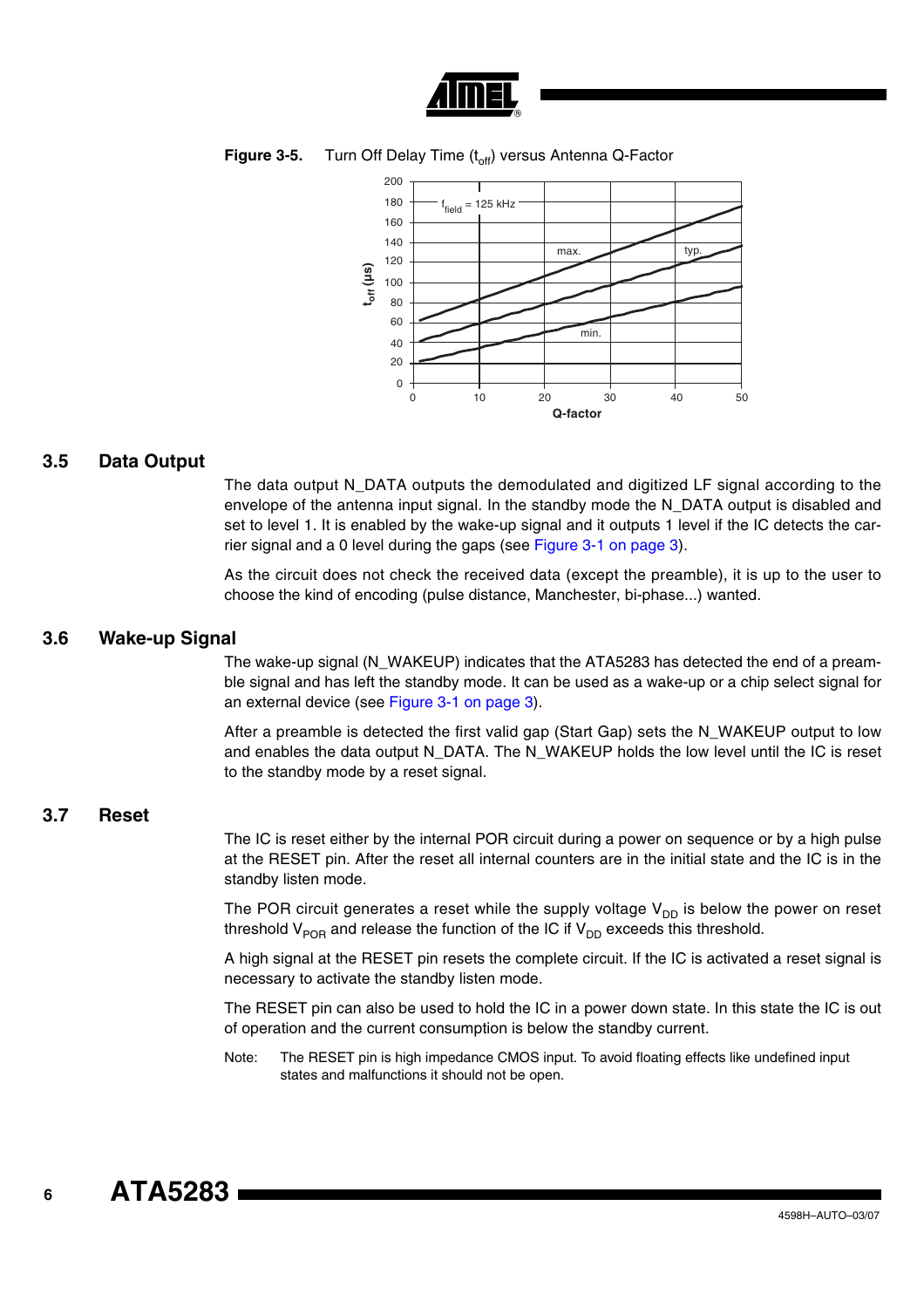### **3.8 Standby Listen Mode**

In the standby listen mode the IC monitors the coil input with a very low current consumption. The automatic gain control is switched off and the gain is set to the maximum value. The N\_DATA and the N\_WAKEUP output are set to a high level.

Before the controller enters its standby mode after the communication, it should activate the standby listen mode of the ATA5283 with a reset signal. This measure ensures that the IC enters the power saving standby mode and that the IC wakes the controller correctly with the next preamble signal.

### **3.9 Applications**

[Figure 3-6](#page-6-0) shows a typical TPM application of the ATA5283. Combined with the antenna resonant circuit the ATA5283 is used as wake-up receiver for the microcontroller and the connected temperature- and pressure-sensor.

Note: To avoid supply voltage ripples to affect the microcontroller, an RC filter (R1 = 100Ω, C1 = 10 nF) is recommended.

<span id="page-6-0"></span>



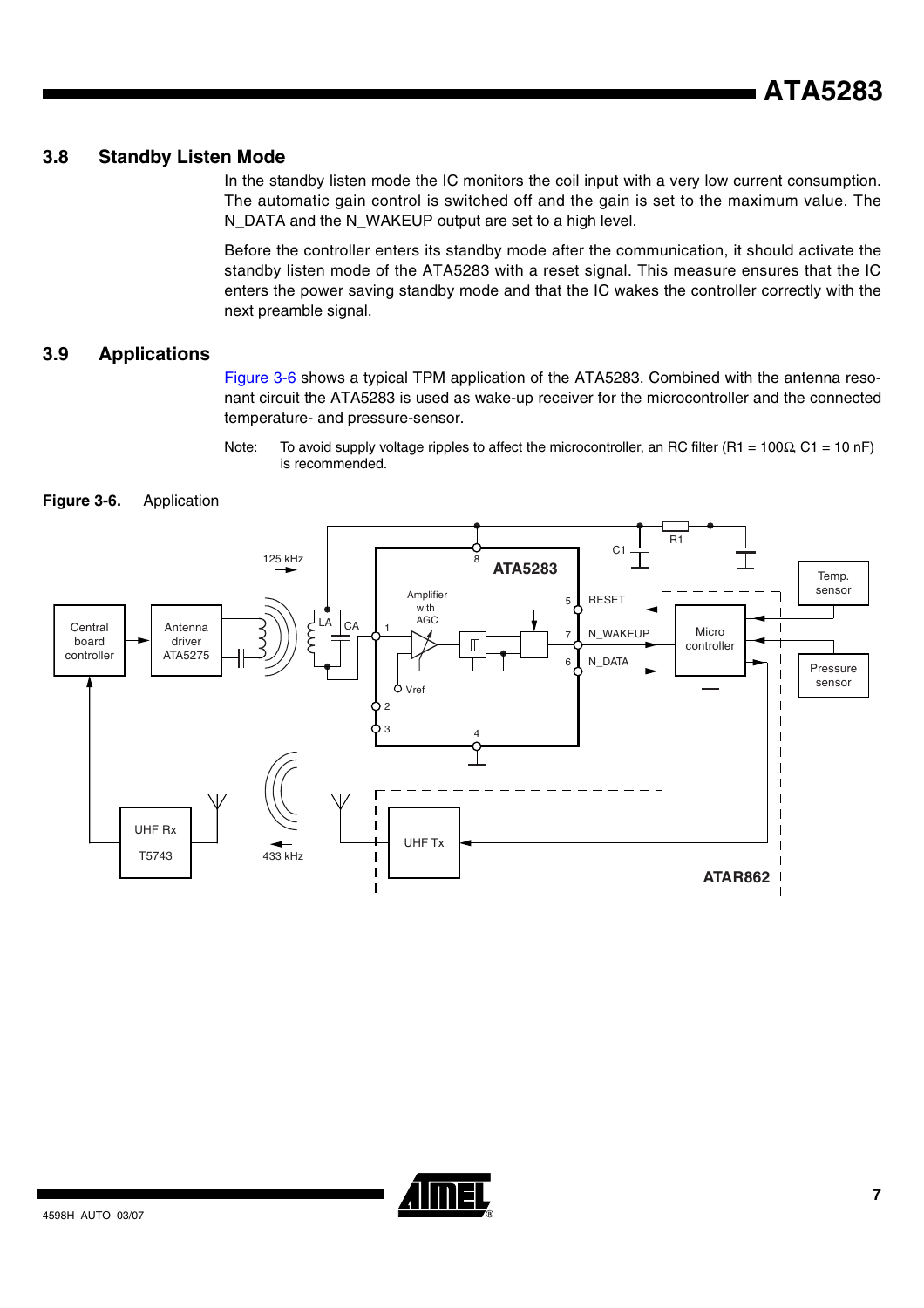





<span id="page-7-0"></span>

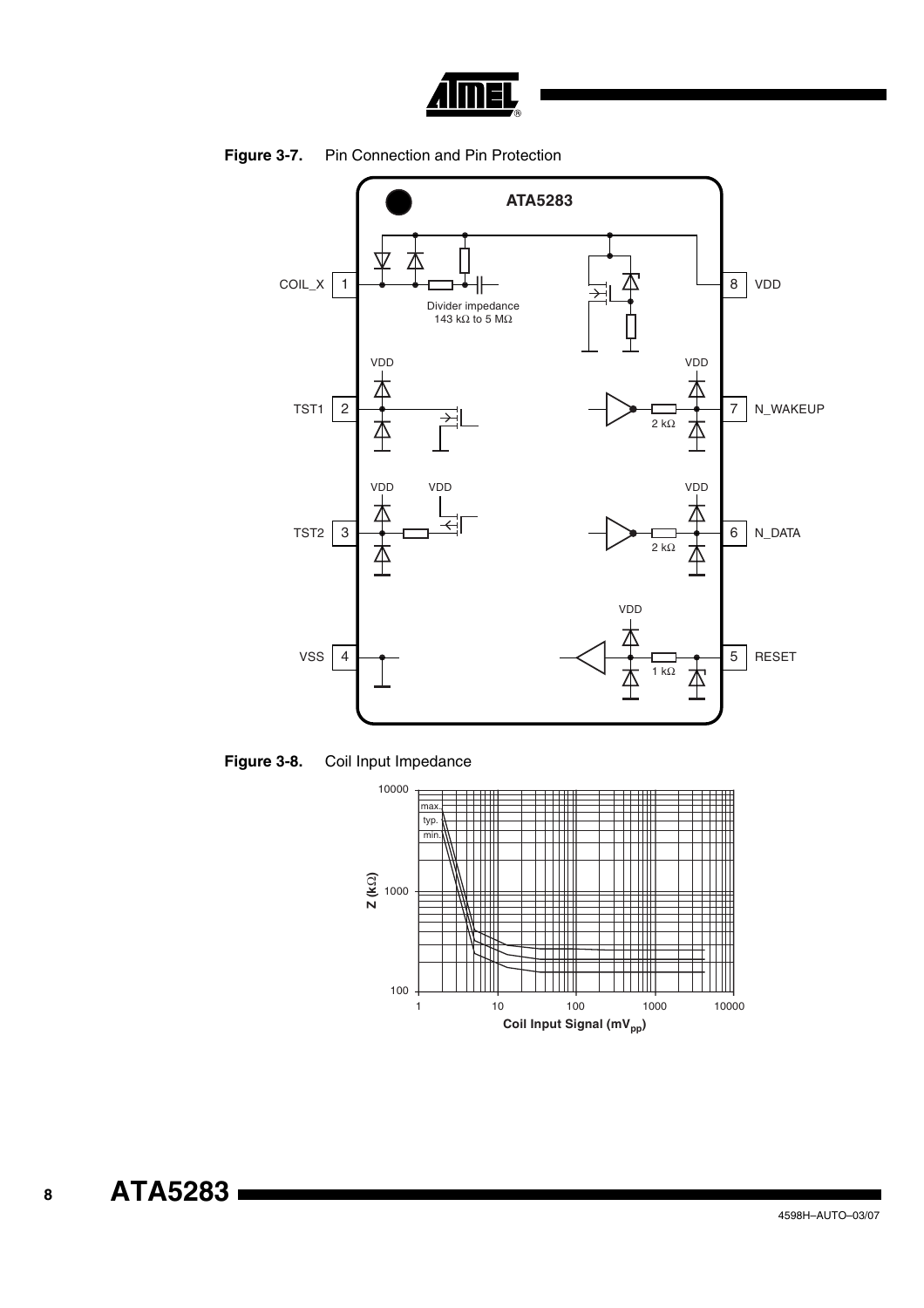### **4. Absolute Maximum Ratings**

Stresses beyond those listed under "Absolute Maximum Ratings" may cause permanent damage to the device. This is a stress rating only and functional operation of the device at these or any other conditions beyond those indicated in the operational sections of this specification is not implied. Exposure to absolute maximum rating conditions for extended periods may affect device reliability.

| <b>Parameters</b>                  | Symbol                       | <b>Value</b>                               | Unit |
|------------------------------------|------------------------------|--------------------------------------------|------|
| Power supply                       | V <sub>DD</sub>              | $-0.3$ to $+6.5$                           | ν    |
| Input voltage (except coil inputs) | V <sub>IN</sub>              | $V_{SS}$ – 0.3 < $V_{IN}$ < $V_{DD}$ + 0.3 | v    |
| Input current coil                 | <sup>I</sup> CI              | ±10                                        | mA   |
| Input voltage coil                 | $V_{CI}$                     | $V_{DD}$ – 3.5 < $V_{CI}$ < $V_{DD}$ + 3.5 | v    |
| ESD protection (human body)        | $V_{ESD}$                    |                                            | kV   |
| Operating temperature range        | $T_{amb}$                    | $-40$ to $+125$                            | °C   |
| Withstanding 175°C                 | <sup>L</sup> TEMP            | 30                                         | min. |
| Storage temperature range          | ${\mathsf T}_{\text{stg}}$   | $-40$ to $+150$                            | °C   |
| Soldering temperature              | ${\mathsf T}_{\textsf{sld}}$ | 260                                        | °C   |

### **5. Thermal Resistance**

| Dov.<br>,,,,, <b>,</b> ,,,              |                   | . .<br>/alue<br>.                              | Unit<br>__ |  |
|-----------------------------------------|-------------------|------------------------------------------------|------------|--|
| l resistance iunction ambient<br>hermai | <sup>1</sup> thJA | 0.10<br>ے ا<br>the contract of the contract of | K/W        |  |

### **6. Operating Range**

| <b>Parameters</b>           | Symbol          | Value           | Unit   |
|-----------------------------|-----------------|-----------------|--------|
| Power supply range          | <sup>v</sup> dd | 2 to 3.8        |        |
| Operating temperature range | ' OP            | $-40$ to $+125$ | $\sim$ |

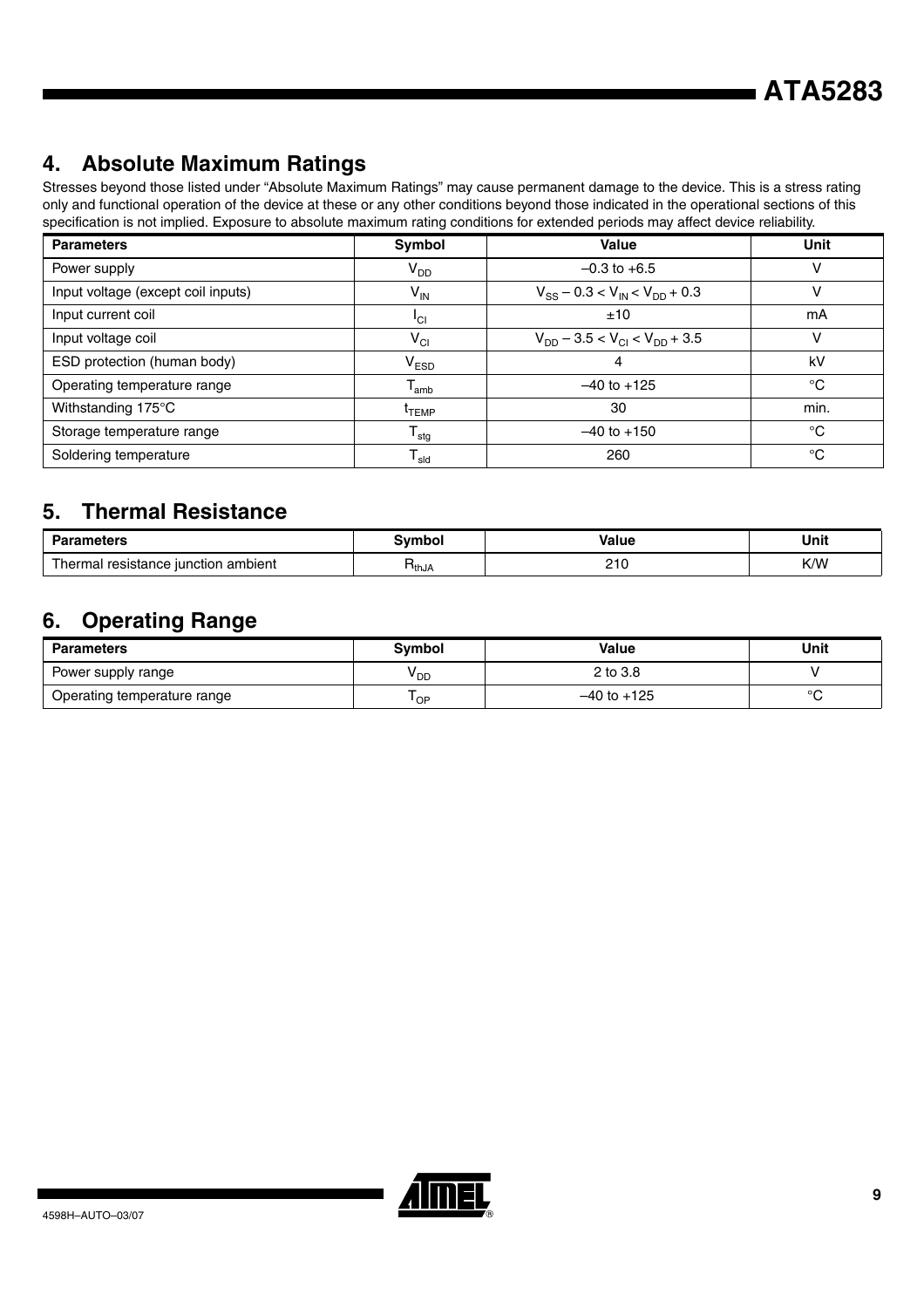| , | L |    |
|---|---|----|
|   |   | R) |

### **7. Electrical Characteristics**

 $V_{\text{on}} = 0V$ ,  $V_{\text{on}} = 2V$  to 3.8V,  $T_{\text{on}} = -40^{\circ}$ C to +105°C, characterized up to 125°C, unless other specified

| ১১<br>No.    | <b>Parameters</b>                                                                              | <b>Test Conditions</b>                                          | Pin            | <b>Symbol</b>                | Min.           | Typ.           | Max. | Unit                      | Type*        |
|--------------|------------------------------------------------------------------------------------------------|-----------------------------------------------------------------|----------------|------------------------------|----------------|----------------|------|---------------------------|--------------|
| $\mathbf{1}$ | <b>Power Supply and Coil Limiter</b>                                                           |                                                                 |                |                              |                |                |      |                           |              |
| 1.1          | Power supply                                                                                   |                                                                 | 8              | V <sub>DD</sub>              | $\overline{2}$ | 3.2            | 3.8  | V                         | Α            |
|              | Reset supply current -40                                                                       |                                                                 |                |                              |                |                | 0.8  | μA                        | A            |
|              | Reset supply current +25                                                                       |                                                                 |                | <b>I</b> <sub>DDR</sub>      |                | 0.4            | 0.8  | μA                        | Α            |
| 1.2          | Reset supply current +85                                                                       |                                                                 | 1, 2, 3,<br>8  |                              |                |                | 0.8  | μA                        | $\mathsf{C}$ |
|              | Reset supply current +105                                                                      |                                                                 |                |                              |                |                | 1.0  | μA                        | A            |
|              | Reset supply current +125                                                                      |                                                                 |                |                              |                |                | 1.5  | μA                        | $\mathsf{C}$ |
|              | Supply current<br>(standby listen mode) -40                                                    |                                                                 |                |                              |                |                | 1.4  | μA                        | A            |
|              | Supply current<br>(standby listen mode) +25                                                    |                                                                 |                |                              |                |                | 1.5  | μA                        | Α            |
| 1.3          | Supply current<br>(standby listen mode) +85                                                    |                                                                 | 1, 2, 3,<br>8  | $I_{\text{DDL}}$             |                | 1.1            | 1.6  | μA                        | $\mathsf C$  |
|              | Supply current<br>(standby listen mode) +105                                                   |                                                                 |                |                              |                |                | 1.6  | μA                        | A            |
|              | Supply current<br>(standby listen mode) +125                                                   |                                                                 |                |                              |                |                | 1.7  | μA                        | $\mathbf C$  |
|              | Supply current with carrier<br>(AGC active) -40                                                |                                                                 |                | $I_{DD}$                     |                | $\overline{c}$ | 4.0  | μA                        | A            |
|              | Supply current with carrier<br>(AGC active) +25                                                |                                                                 | 1, 2, 3,<br>8  |                              |                |                | 4.1  | μA                        | A            |
| 1.4          | Supply current with carrier<br>(AGC active) +85                                                |                                                                 |                |                              |                |                | 4.2  | μA                        | $\mathbf C$  |
|              | Supply current with carrier<br>(AGC active) +105                                               |                                                                 |                |                              |                |                | 4.2  | μA                        | A            |
|              | Supply current with carrier<br>(AGC active) +125                                               |                                                                 |                |                              |                |                | 4.2  | μA                        | C            |
|              |                                                                                                | $I_{CI} = \pm 1$ mA<br>$V_{DD} = 2V$                            | $1 - 3$        |                              |                | ±1.4           |      | Vp                        | Α            |
| 1.5          | Coil input voltage referred to<br>V <sub>DD</sub> (Input coil limiter for<br>channels X, Y, Z) | $I_{\text{Cl}} = \pm 1 \text{ mA}$<br>$V_{DD} = 3.2 V$          |                | $V_C$                        |                | ±1.6           |      | Vp                        | A            |
|              |                                                                                                | $I_{\text{Cl}} = \pm 1 \overline{\text{mA}}$<br>$V_{DD} = 3.8V$ |                |                              |                | ±1.8           |      | Vp                        | Α            |
| $\mathbf 2$  | <b>Amplifiers</b>                                                                              |                                                                 |                |                              |                |                |      |                           |              |
| 2.1          | Wake-up sensitivity                                                                            | 125 kHz input signal                                            | $\overline{7}$ | $\mathsf{V}_{\mathsf{SENS}}$ |                | $\mathbf{1}$   | 2.2  | $\overline{m}V_{\rm rms}$ | A            |
| 2.2          | Bandwidth                                                                                      | Without coil                                                    | 6              | $\mathsf{B}_{\mathsf{W}}$    |                | 150            |      | kHz                       | С            |
| 2.3          | Upper corner frequency                                                                         | Without coil                                                    | $\,6\,$        | $f_{u}$                      |                | 180            |      | kHz                       | $\mathsf C$  |
| 2.4          | Lower corner frequency                                                                         | Without coil                                                    | 6              | $f_{o}$                      |                | 30             |      | kHz                       | C            |
| 2.5          | Input impedance                                                                                | $f = 125$ kHz                                                   | 1              | $R_{IN}$                     | 143            |                |      | k $\Omega$                | A            |
| 2.6          | Input capacitance                                                                              | $V_{IN} \ge 1$ mV <sub>rms</sub> at<br>125 kHz                  | 1              | $C_{IN}$                     |                | 10             |      | pF                        | C            |

\*) Type means: A = 100% tested, B = 100% correlation tested, C = Characterized on samples, D = Design parameter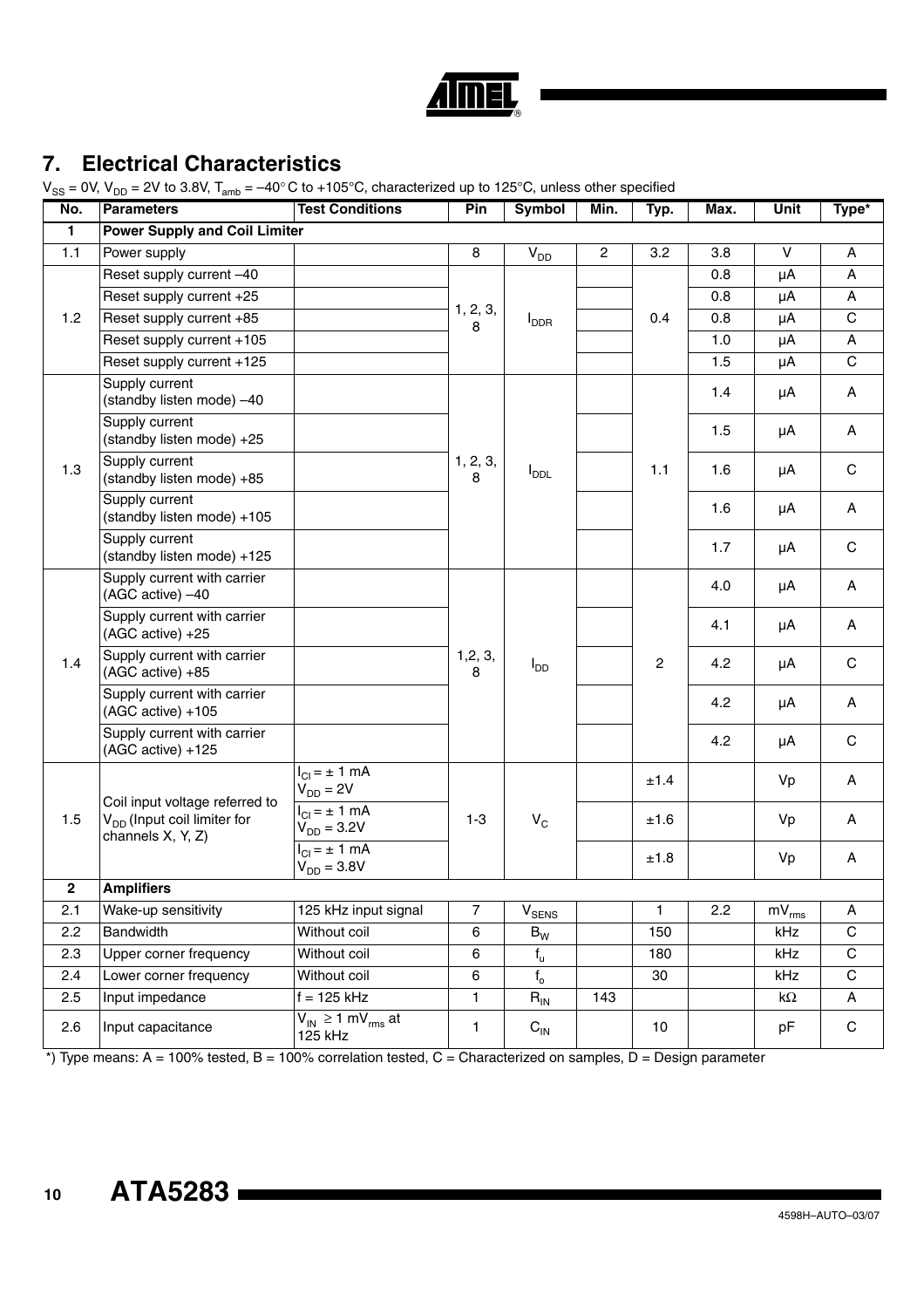# **7. Electrical Characteristics (Continued)**<br>Vec = 0V V<sub>22</sub> = 2V to 3.8V T + = -40°C to +105°C characterized up

 $V_{xx} = 0$ V, V<sub>nc</sub> = 2V to 3.8V, T<sub>am</sub> =  $-40^{\circ}$ C to +105°C, characterized up to 125°C, unless other specified

| No.   | <b>Parameters</b>                                                  | <b>Test Conditions</b>                                                                                                                                                 | Pin            | <b>Symbol</b>                                                                                                         | Min.                            | Typ.                         | Max.                                       | Unit         | Type*        |
|-------|--------------------------------------------------------------------|------------------------------------------------------------------------------------------------------------------------------------------------------------------------|----------------|-----------------------------------------------------------------------------------------------------------------------|---------------------------------|------------------------------|--------------------------------------------|--------------|--------------|
| 3     | <b>Automatic Gain Control</b>                                      |                                                                                                                                                                        |                |                                                                                                                       |                                 |                              |                                            |              |              |
| 3.1   | Preamble detection time                                            | $V_{IN} \geq 3$ mV <sub>rms</sub> at<br>125 kHz                                                                                                                        |                | $t_{DAGC}$                                                                                                            |                                 | 192                          |                                            | Periods      | B            |
| 3.2   | AGC adjustment time                                                | $f = 125$ kHz<br>$V_{IN} = 1$ mV <sub>rms</sub><br>$V_{IN} = 3 mV_{rms}$<br>$V_{IN}$ = 30 mV <sub>rms</sub><br>$V_{IN}$ = 100 mV <sub>rms</sub><br>$V_{IN} = 1V_{rms}$ |                | $t_{AGC}$<br>$\mathsf{t}_{\mathsf{AGC}}$<br>$\mathfrak{t}_{\mathsf{AGC}}$<br>$\mathsf{t}_{\mathsf{AGC}}$<br>$t_{AGC}$ |                                 | 0<br>48<br>220<br>292<br>450 | 512                                        | Periods      | $\mathbf C$  |
| 3.3   | Signal change rate<br>(gap detection)                              | Coil input signal 100%<br>to $37% (\tau)$                                                                                                                              | 1              | $t_{EOS}$                                                                                                             |                                 |                              | 20                                         | Periods      | $\mathbf C$  |
| 3.4   | AGC correction time                                                | Coil input signal:<br>50 to 100% changing                                                                                                                              | 1              | $t_{\text{CORR}}$                                                                                                     |                                 |                              | 52                                         | Periods      | $\mathbf C$  |
|       | (no gap detection)                                                 | Coil input signal:<br>100 to 50% changing                                                                                                                              | 1              | $t_{\text{CORR}}$                                                                                                     |                                 |                              | 208                                        | Periods      | $\mathbf C$  |
| 3.5   | Data rate $(Q < 20)$                                               | 125 kHz ASK                                                                                                                                                            |                | <b>DR</b>                                                                                                             |                                 | 4                            |                                            | Kb/s         | A            |
| 3.6   | Delay time RF signal to data                                       | 125 kHz ASK                                                                                                                                                            |                | $t_{ON}$                                                                                                              |                                 | 40                           |                                            | μs           | A            |
| 3.7   | Delay time RF signal to data                                       | 125 kHz ASK                                                                                                                                                            |                | $t_{\text{OFF}}$                                                                                                      |                                 | 40                           |                                            | μs           | Α            |
| 4     | Interface                                                          |                                                                                                                                                                        |                |                                                                                                                       |                                 |                              |                                            |              |              |
| 4.1   | Reset input level high                                             |                                                                                                                                                                        | 5              | $V_{HREF}$                                                                                                            | $0.8 \times$<br>$V_{DD}$        |                              | V <sub>DD</sub>                            | $\sf V$      | A            |
| 4.1.1 | Reset pulse width                                                  | $V_{\text{RESET}} = V_{\text{DD}}$                                                                                                                                     | 5              | $t_{\text{RESET}}$                                                                                                    | 20                              |                              |                                            | μs           | Α            |
| 4.2   | Reset input level low                                              |                                                                                                                                                                        | 5              | <b>VLRESET</b>                                                                                                        | 0                               |                              | $0.2 \times$<br>$\mathsf{V}_{\mathsf{DD}}$ | V            | $\mathbf C$  |
| 4.3   | Reset input leakage current<br>low                                 | $V_{\text{RESET}} = V_{SS}$                                                                                                                                            | 5              | $I_{IL}$                                                                                                              | $-0.2$                          |                              | 0                                          | μA           | A            |
| 4.4   | Reset input leakage current<br>high                                | $V_{\text{RESET}} = V_{\text{DD}}$                                                                                                                                     | 5              | $I_{\rm IH}$                                                                                                          | 0                               |                              | 0.2                                        | μA           | A            |
| 4.5   | N_WAKEUP output level high                                         | $INWAKEUP = -100 \mu A$                                                                                                                                                | $\overline{7}$ | <b>V</b> HNWAKE                                                                                                       | $0.8 \times$<br>V <sub>DD</sub> |                              | $V_{DD}$                                   | V            | A            |
| 4.6   | N_WAKEUP output level low                                          | $INWAKEUP = 100 \mu A$                                                                                                                                                 | $\overline{7}$ | $\mathsf{V}_{\mathsf{LNWAKE}}$                                                                                        | $\Omega$                        |                              | $\overline{0.2} \times V_{DD}$             | V            | Α            |
| 4.7   | N_DATA output level high                                           | $I_{N\text{ DATA}} = -100 \mu A$                                                                                                                                       | 6              | $V_{\text{HNDATA}}$                                                                                                   | $0.8 \times$<br>$V_{DD}$        |                              | $V_{DD}$                                   | V            | A            |
| 4.8   | N_DATA output level low                                            | $I_{N\text{ DATA}} = 100 \mu A$                                                                                                                                        | 6              | $\mathsf{V}_{\mathsf{LNDATA}}$                                                                                        | 0                               |                              | $\overline{0.2} \times V_{DD}$             | V            | A            |
| 5     | <b>Power Supply and Reset</b>                                      |                                                                                                                                                                        |                |                                                                                                                       |                                 |                              |                                            |              |              |
| 5.1   | V <sub>DD</sub> power on reset threshold                           |                                                                                                                                                                        |                | $V_{\mathsf{POR}}$                                                                                                    | $\mathbf{1}$                    | 1.5                          | 1.9                                        | $\mathsf{V}$ | $\mathsf{A}$ |
| 5.2   | Power-up time                                                      | Switch on $V_{DD}$ to circuit<br>active                                                                                                                                |                | $t_{\mathsf{PON}}$                                                                                                    |                                 |                              | 100                                        | ms           | C            |
| 5.2.1 | Standby reactivation delay<br>after pulse reset                    | $f = 125$ kHz                                                                                                                                                          |                | ${\mathsf T}_{\mathsf{Sbydel}}$                                                                                       |                                 |                              | 800                                        | μs           | C            |
| 5.3   | RESET reactivation caused by<br>negative spikes on V <sub>DD</sub> | $t_{\text{BDN}} = 500$ ns                                                                                                                                              | $\overline{7}$ | $t_{\mathsf{RST}}$                                                                                                    | 10                              |                              | 200                                        | μs           | C            |

 $*$ ) Type means: A = 100% tested, B = 100% correlation tested, C = Characterized on samples, D = Design parameter

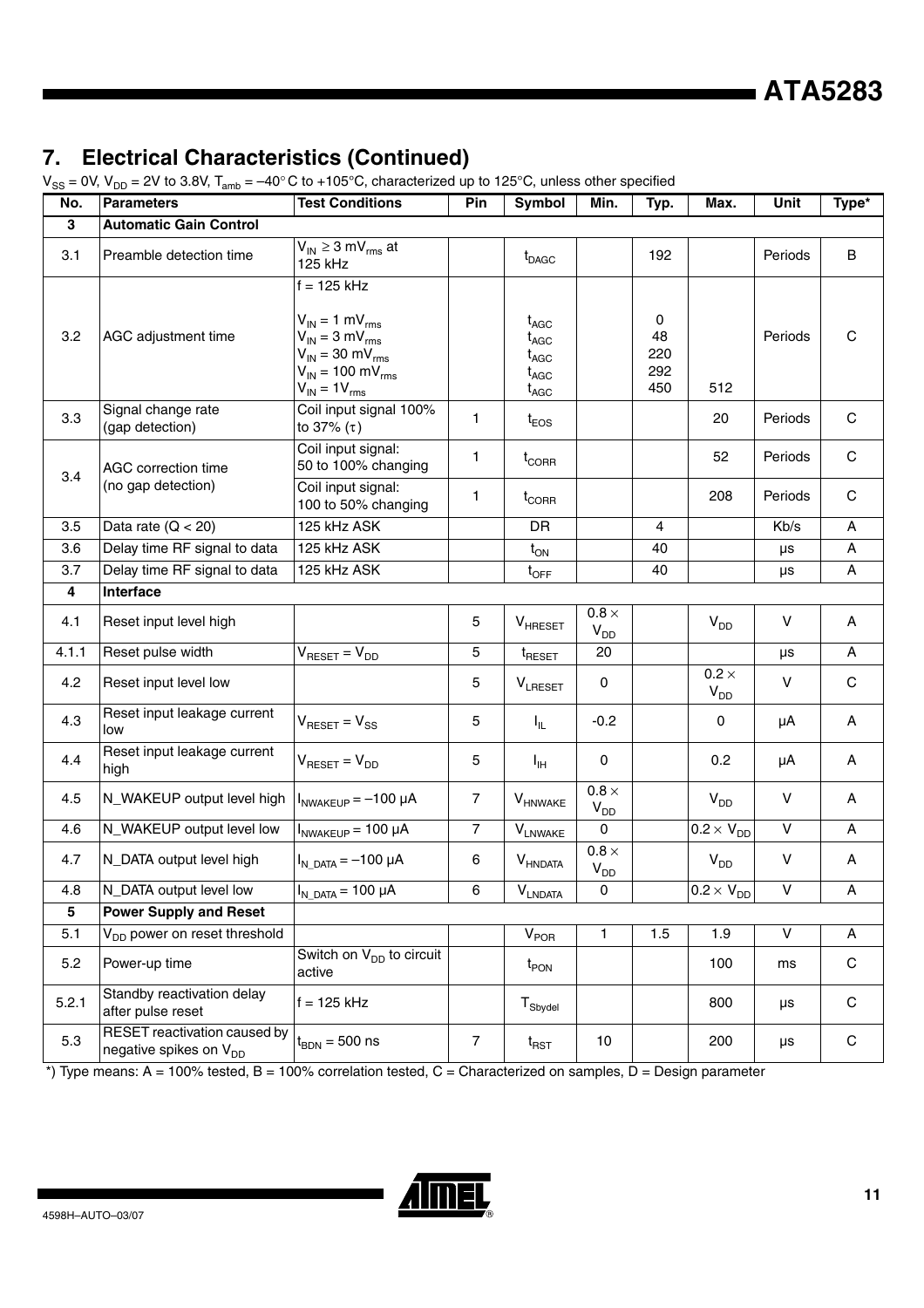

### **8. Ordering Information**

| <b>Extended Type Number</b> | Package | Remarks                                |
|-----------------------------|---------|----------------------------------------|
| ATA5283P-6AQJ               | TSSOP8L | 5000 pieces, taped and reeled. Pb-free |
| ATA5283P-6APJ               | TSSOP8L | 500 pieces, taped and reeled, Pb-free  |

### **9. Package Information**

Package: TSSOP 8L Dimensions in mm



Issue: 2; 15.03.04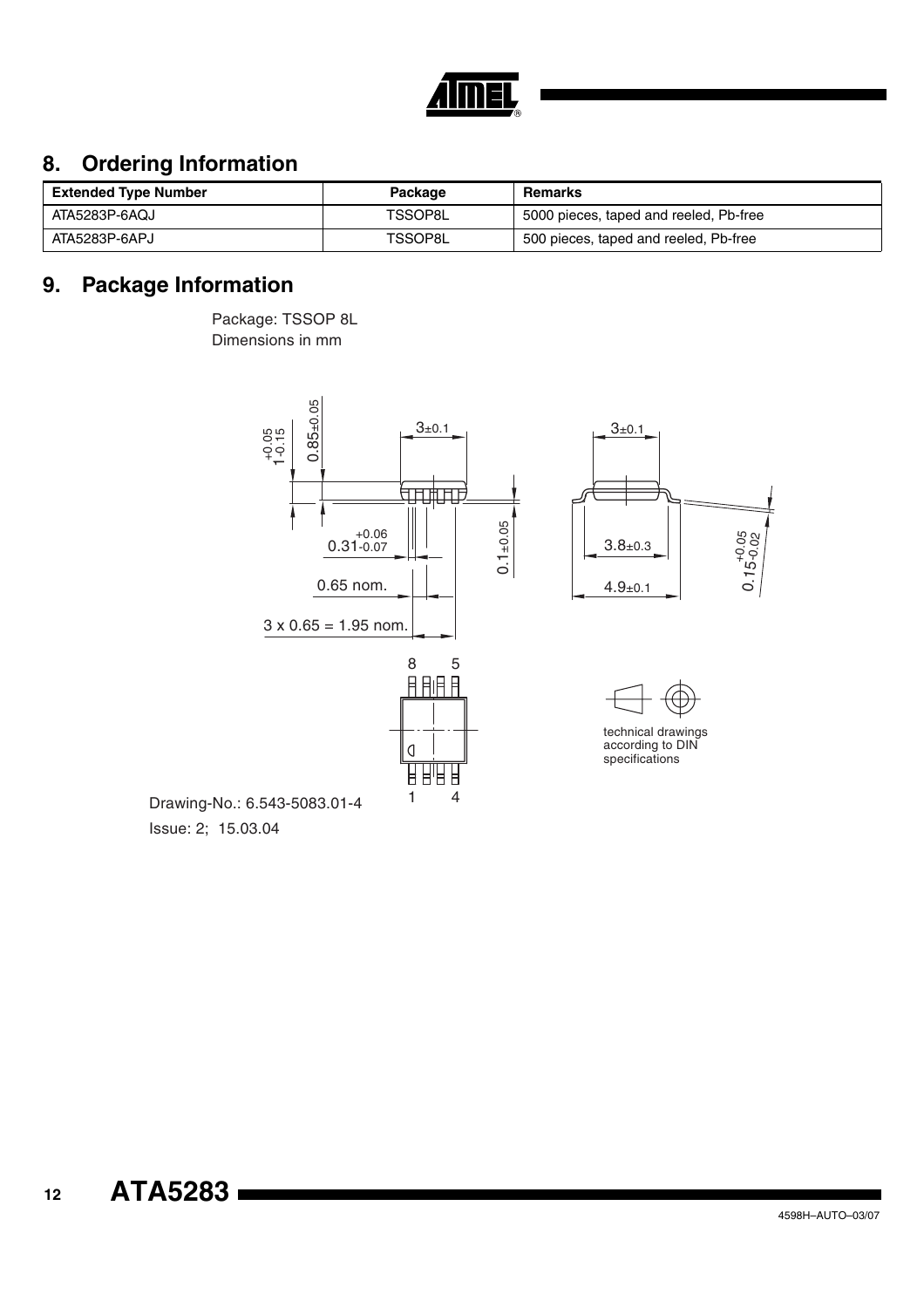### **10. Revision History**

Please note that the following page numbers referred to in this section refer to the specific revision mentioned, not to this document.

| <b>Revision No.</b> | <b>History</b>                                                                                                                                                                         |  |  |  |  |  |
|---------------------|----------------------------------------------------------------------------------------------------------------------------------------------------------------------------------------|--|--|--|--|--|
| 4598H-AUTO-03/07    | • Number 5.2.1 in section 7 "Electrical Characteristics" on page 11 added                                                                                                              |  |  |  |  |  |
| 4598G-AUTO-01/07    | • Put datasheet in a new template<br>• Pb-free logo on page 1 deleted                                                                                                                  |  |  |  |  |  |
| 4598F-AUTO-09/05    | • Put datasheet in a new template<br>• Pb-free logo on page 1 added<br>• Heading Rows on Table "Absolute Maximum Ratings" on page 9 added<br>• Ordering Information on page 12 changed |  |  |  |  |  |